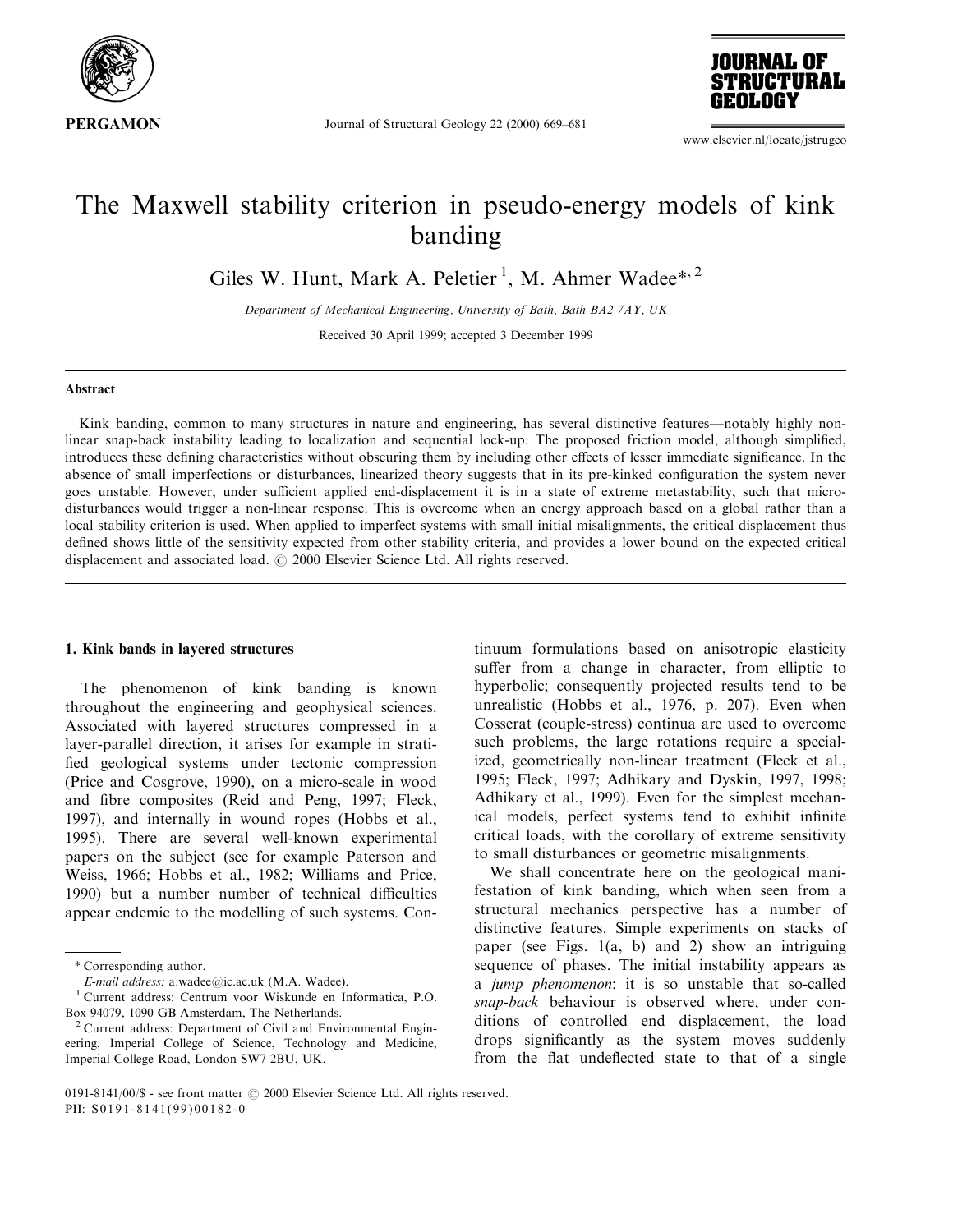

(b) Flexible Faces

Fig. 1. Compression test on layers of paper restrained between differing faces.



Fig. 2. (a) Full stack of blocks, showing external loading,  $P$ , overburden pressure,  $q$ , and horizontal reactions,  $H$ . (b) Representative two-layer section,  $K$  is the stiffness of the inline springs.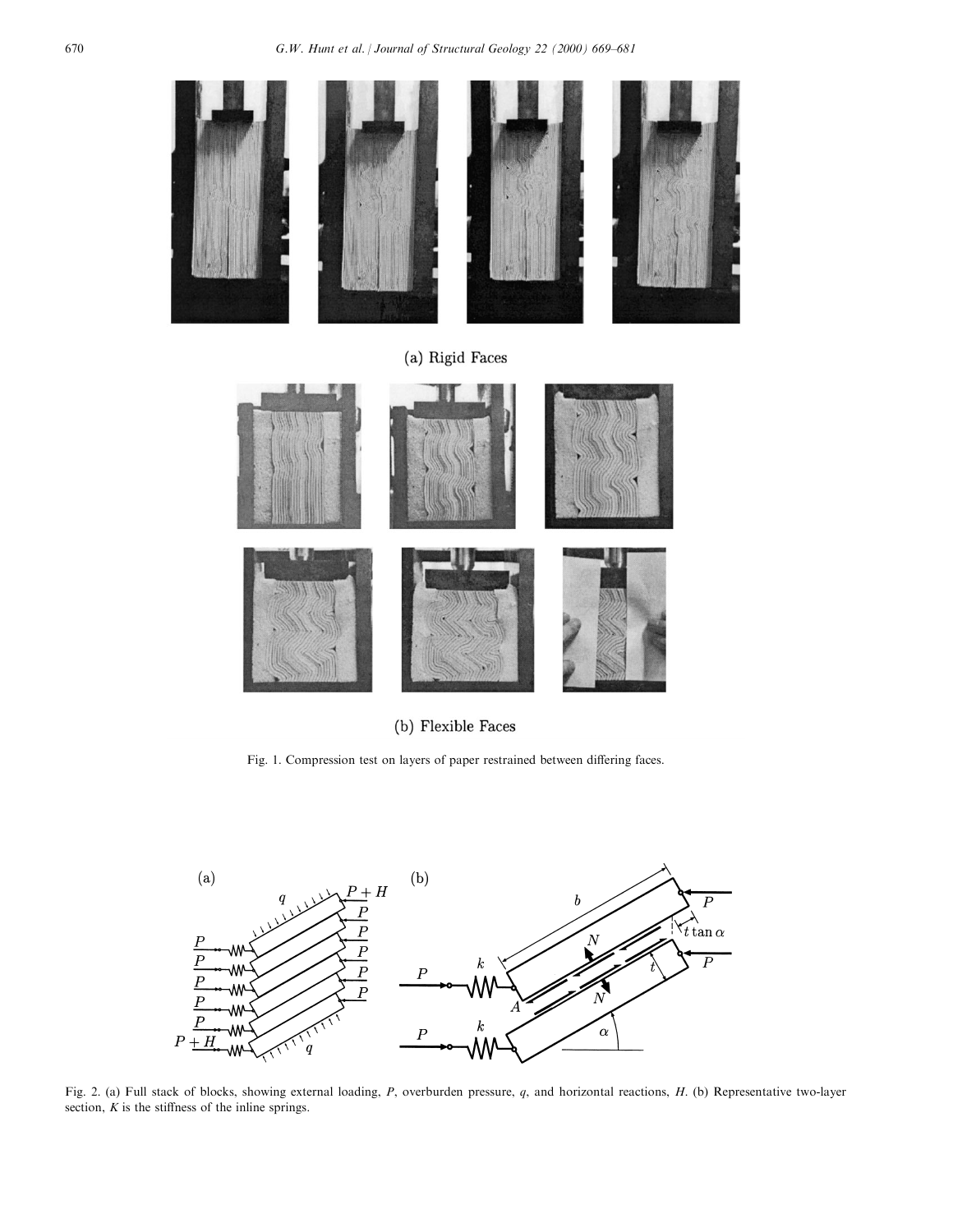kink band involving a large but localized displacement. Yet once the jump has taken place, stability is found in the kinked configuration: the next phase marks a spreading of the bands throughout the specimen, into a periodic pattern with wavelength governed by kink-band angle and specimen width rather than overall length, band width or layer thickness. A final third stage sees transition from a spread of kink bands to overall chevron folding (see Fig. 1b), which inevitably involves the migration of fold lines.

The initial, single kink band clearly represents a highly localized form of deformation, where all lateral deflection is concentrated in a narrow band. Kink banding also shows a second form of localization, in the relative tightness of the hinges seen in Fig. 1(a). Here localization is within the band itself; the deformation is not evenly spread, but concentrated on the boundaries. Experiments, such as those shown in Fig. 1, suggest that this does not occur to the same degree in all kink bands, and seems to be related to confining pressure: the greater the penalty for the formation of voids between the layers, the sharper the hinges. Plastic yielding is often advanced as the explanation for this localization of strain, but in a geological framework, plasticity is neither necessary nor sufficient to explain this.

The object of this paper is to reproduce the early stages of the kink-banding process in a simplified model. To reproduce the jump behaviour observed experimentally, we give the system an initial layer-parallel stiness that enables elastic unloading into the kinked region. Inter-layer friction is introduced according to a simple Coulomb law. Because of the large rotations, the model is inherently non-linear; indeed it is a central tenet that linearized or small-deflection models bear little or no relation to the final outcome. Also, we adopt an energy or virtual work formulation, and thus side-step the impractical issue of infinite critical loads by adopting the Maxwell criterion of stability (Zeeman, 1977, p. 53) arguing that underlying disturbance is such that buckling is triggered when enough strain energy is stored in the initial precompression to overcome internal work against friction: such a system will always seek a global, as opposed to a local, energy minimum. This criterion is known to be useful when localization and locking-up are part of the picture (Hunt et al., 1999), and is seen here to be robust against initial misalignments.

The simplified friction model is not necessarily quantitatively accurate. Indeed, as the formulation develops we will identify additional energy contributions that could have been included in a more complete development. Thus the friction model is seen merely as one of a generic family, which might eventually be combined

in a sophisticated model with predictive qualities. Presently, only the possibility of such extensions is highlighted.

# 2. Prototype models

# 2.1. Vertical stacking

Consider the stack of layers of Fig. 2(a). Fig. 2(b) shows a representative two-layer section from the middle of this stack. Each layer is of thickness  $t$ , preset length  $b$ , and supports a conservative load  $P$ . The upper and lower exposed surfaces are subject to a fixed distributed normal load  $q$ , representing the overburden pressure. Layer-parallel stiffness is represented by inline springs of stiffness  $k$ . Horizontal reaction forces  $H$  are introduced top and bottom to maintain equilibrium. For ease of description the layers are aligned vertically, although in practice they would be inclined (see Section 2.2). No energy terms are included to represent work done at the sharp hinges or folds, and to compensate, the kink bandwidth  $b$  is fixed a priori. Bending energy in the hinges is expected to be significant in determining the true value of  $b$ , as discussed later. This formulation allows the introduction of non-linear behaviour in a succinct manner.

The equilibrium equations for this system are derived by minimizing a total potential energy function, constructed by adding separate potentials for each of the components. Although friction is not conservative, we assume that layers slide in the same direction throughout the deformation process; this justifies a pseudo-energy description of the work done by friction and mimics a conservative process.

The interlayer forces are assumed to sum to a normal force  $N$  and a friction force  $A$ . Assuming a Coulomb friction law, A satisfies  $0 \le A \le \mu N$ , where  $\mu$  is the coefficient of friction. However,  $A$  could conceivably take other forms. For example, if A is taken constant, the response would have much in common with the plastic shear model of Budiansky et al. (1998).

Vertical equilibrium condition for the top block in Fig. 2(a) gives,

$$
qb\cos\alpha = N\cos\alpha - A\sin\alpha. \tag{1}
$$

If  $A$  is assumed to be always at the critical state  $A = \mu N$ , we can single out N,

$$
N = \frac{qb}{1 - \mu \tan \alpha}.
$$
 (2)

Note that N is only positive if  $\alpha < \arccot \mu$ . Using moment equilibrium for a typical middle block,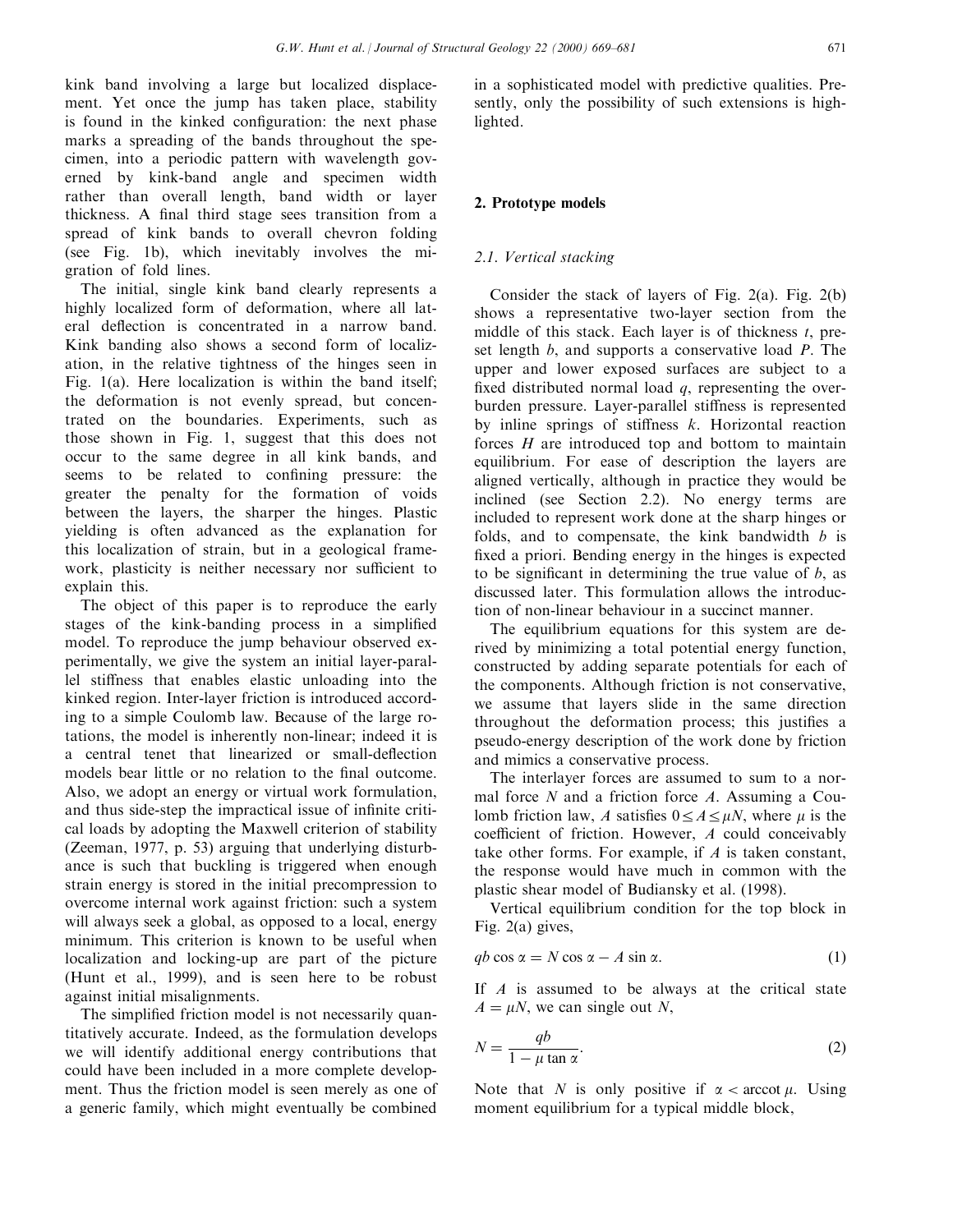$$
P = \frac{Nt(\tan \alpha + \mu)}{b \sin \alpha} = \left(\frac{qt}{\sin \alpha}\right) \left(\frac{\mu + \tan \alpha}{1 - \mu \tan \alpha}\right).
$$
 (3)

The work done by the friction force is then

$$
W_{\text{Fr}} = -\int_0^{\alpha} \mu N(\alpha') d(t \tan \alpha')
$$
  
= 
$$
-\int_0^{\alpha} \frac{q b \mu}{1 - \mu \tan \alpha'} d(t \tan \alpha')
$$
  
= 
$$
-\mu q b t \int_0^{\alpha} \frac{\sec^2 \alpha'}{1 - \mu \tan \alpha'} d\alpha'
$$
  
= 
$$
q b t \ln(1 - \mu \tan \alpha), \qquad (4)
$$

provided  $\alpha < \text{arccot }\mu$ . Since the layers slide in the same direction throughout the deformation, we can interpret this work as a pseudo-energy,

$$
V_{\text{Fr}} = -W_{\text{Fr}}.\tag{5}
$$

From this energy term we subtract the work done by the point forces  $P$  and the distributed force  $q$  (Fig. 2):

$$
W_{\rm P} = Pb(1 - \cos \alpha) \tag{6}
$$

$$
W_{q} = -\int_{0}^{\alpha} qb \cos \alpha' d(t/cos \alpha') = -qbt \int_{0}^{\alpha} \tan \alpha' d\alpha'
$$
  
= qbt ln cos  $\alpha$ , (7)

and we add the potential associated with the compression  $\delta$  of the springs k,

$$
V_k = \frac{1}{2}k\delta^2 - P\delta.
$$
\n(8)

This yields the total potential energy

$$
V = V_k + V_{\text{Fr}} - (W_{\text{P}} + W_{\text{q}}) = \frac{1}{2}k\delta^2
$$
  
- qbt ln(cos \alpha - \mu sin \alpha) - P[\delta + b(1 - cos \alpha)]. (9)

At this point we replace  $P$ , a point force, by  $p$ , a distributed force, which are related by  $P = pt$ . This makes  $p$  commensurate with  $q$  and will be more convenient for later models. In addition, we nondimensionalize the problem by considering  $t$  as a typical length scale and  $k$  as a measure of force per unit area. Setting

$$
\delta = t\tilde{\delta}, \quad b = t\tilde{b}, \quad q = k\tilde{q}, \quad p = k\tilde{p}, \tag{10}
$$

and dropping the tildes immediately, the non-dimensionalized potential energy is

$$
V = \frac{1}{2}\delta^2 - qb \ln(\cos \alpha - \mu \sin \alpha) - p[\delta + b(1 - \cos \alpha)].
$$
\n(11)

Stationary points of this energy satisfy the two equilibrium equations

$$
p = \delta \tag{12}
$$

$$
p = \frac{q}{\sin \alpha} \frac{\mu + \tan \alpha}{1 - \mu \tan \alpha}.
$$
 (13)

The interesting curve to plot is that of p against  $\Delta$ , the total end-shortening given by

$$
\Delta = \delta + b(1 - \cos \alpha). \tag{14}
$$

By parameterizing in  $\alpha$ , the variation of p with endshortening  $\Delta$  over a range of different but constant q values is as shown in Fig. 3. Each curve approaches both the flat state  $\alpha = 0$  and the locked-up state  $\alpha =$ arccot  $\mu$  asymptotically as  $p \rightarrow \infty$ . The curves imply among other things the absence of critical bifurcation loads for  $q \neq 0$  over the full range of finite p.

# 2.2. Inclined geometry

Actual kink bands do not form orthogonal to the layering. A simple explanation is that the increase in height  $(t \mapsto t / \cos \alpha)$  occupied by a layer in the vertical stack forces the adjoining layers apart; the voids thus created represent significant work against the overburden pressure. A more realistic mode of deformation is shown in the stylized geometry of Fig. 4. As the angle  $\alpha$  increases, the angle  $\beta$  of the band also increases, and provided that  $\alpha$  remains equal to  $2\beta$  throughout the deformation the layer distance is the same in the kink band as in the unbuckled layers.

The inclined geometry leads to two changes in the model outlined in the previous sections. First, the distance that two layers slide with respect to each other is now t tan( $\alpha - \beta$ ) = t tan  $\alpha/2$ . For this geometry the fric-



Fig. 3. Equilibrium solutions on a plot of load  $p$  against total endshortening  $\Delta$  for varying q with constants  $\mu = 0.57$  and  $b = 10$ .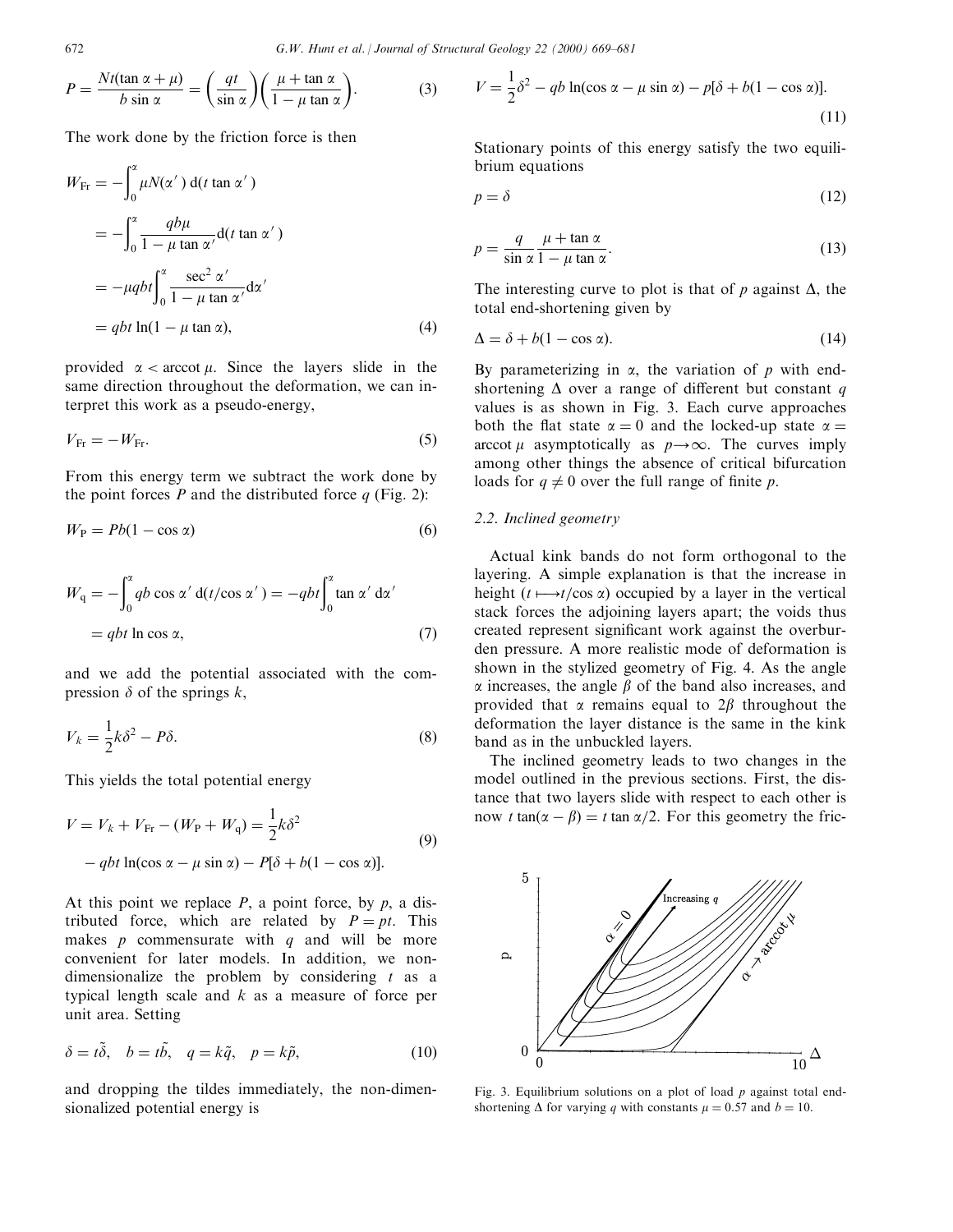

Fig. 4. The inclined stack. For the distance between folding layers to remain constant, the kink band angle  $\beta$  must vary according to  $\alpha = 2\beta$ .

tion `energy' becomes, in non-dimensionalized form,

$$
V_{\text{Fr}} = -W_{\text{Fr}} = \int_0^{\alpha} \mu N(\alpha') \, d(\tan \alpha'/2)
$$

$$
= \frac{\mu q b}{2} \int_0^{\alpha} \frac{\sec^2(\alpha'/2) \, d\alpha'}{(1 - \mu \tan \alpha')}.
$$
(15)

Although this integral has an explicit solution, we leave it as it stands for brevity. Secondly, the work done by  $p$  and against  $q$  needs to be recalculated. The total work done by these external forces was determined as  $pb(1 - \cos \alpha) + qb \log \cos \alpha$  in the original, vertical, stack of layers. For convenience we split  $p$ into two parts,  $p = p_1 + q$ , such that  $p_1$  is the layerparallel applied load that is additional to q. Since  $\alpha =$  $2\beta$  the deformation is volume-conserving and thus q does no work (see Fig. 5). Note that if the condition  $\alpha = 2\beta$  is relaxed, and  $\beta$  is allowed to take values larger than  $\alpha/2$ , the volume is not conserved—the layers inside the kink band separate (dilatation) resulting in the release of friction and the introduction of an extra component of work done against overburden pressure q. Owing to this, voids quickly diminish and the region returns to its original volume ( $\alpha = 2\beta$ ), contact reintroduces frictional forces and the response returns to that of the above model. We intend to cover dilatation in future work.

The non-dimensionalized total work done by  $p$  and



Fig. 5. Work done by the pressures  $p$  and  $q$  during the inclined-geometry deformation. The stack contains  $n$  layers, and the dashed vertical line denotes an axis of symmetry.

q per single layer is therefore equal to  $W_p + W_q =$  $p_1b(1 - \cos \alpha) = (p - q)b(1 - \cos \alpha)$ . In the tilting geometry the energy thus becomes,

$$
V = \frac{1}{2}\delta^2 - p\delta + \frac{\mu q b}{2} \int_0^\alpha \frac{\sec^2(\alpha'/2) \, d\alpha'}{(1 - \mu \tan \alpha')}
$$
  
-  $(p - q)b(1 - \cos \alpha)$  (16)

and the equilibrium equations are

$$
p=\delta
$$

$$
\frac{p}{q} = 1 + \frac{\mu}{\sin \alpha (1 + \cos \alpha)(1 - \mu \tan \alpha)}.
$$
 (17)

Fig. 6 shows the equilibrium curves of both the vertical and the inclined kink bands. Because the layers slide less in the inclined geometry (tan  $\alpha/2$  instead of  $tan \alpha$ ) the friction energy is less, leading to a smaller total strain energy.

#### 3. Maxwell stability criterion

Starting from the undeflected state, varying either load p or end-displacement  $\Delta$  would cause the system to move up the straight line in Fig. 3. As all equilibria on this path are local energy minima, according to the standard delay stability conven-



Fig. 6. Equilibrium curves for the straight and for the inclined geometry. Here  $q = 0.5$ ,  $\mu = 0.57$ , and  $b = 10$ .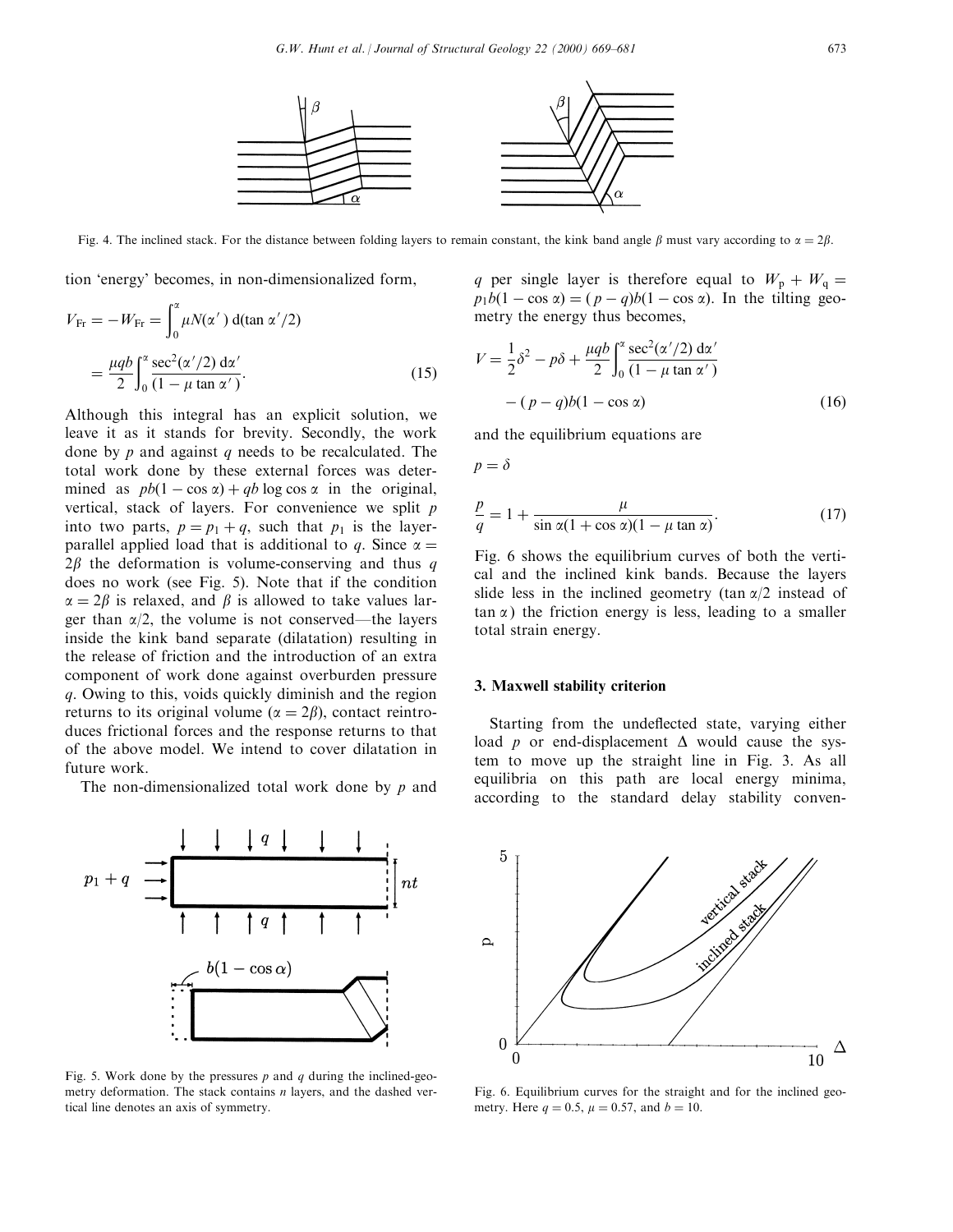tion—which can be described as 'stay in an equilibrium state as long as it is a local energy minimum; move when this fails'—the critical load is infinite. However, high loads imply an extreme state of metastability, as the slightest disturbance would trigger the jump response. In this situation, linear eigenvalue and perturbation analyses are of little use, as they provide no mechanism for jumping the gap between the equilibrium solutions. They must be replaced by a non-linear method geared to stability in the presence of disturbances. As such a system may respond differently depending on whether the load or end-displacement is controlled, the loading conditions first need to be carefully specified.

Here we assume rigid loading conditions such that end-shortening  $\Delta$  is the controlled parameter (Thompson and Hunt, 1973). To cover the problem of infinite critical loads we adopt the so-called Maxwell stability criterion (Zeeman, 1977, p. 53; see also Biot, 1965, p. 204 for an early mention in the geological context) where stability rests only with the global, as opposed to any local, minimum of total potential energy. The Maxwell law is commonly used for thermodynamical instability, for instance in modelling phase transitions where underlying disturbances and statistical fluctuations ensure that the system shakes out of local minima and seeks a global energy minimum. The same criterion has recently been applied to a number of structural problems with the destabilizing/restabilizing (localizing/locking-up) characteristics as found here (Hunt et al., 1999).

Consider for the moment a typical load/end-shortening response graph for an elastic structure, which twice bends back on itself, as shown schematically in Fig. 7. If  $\Delta$  is the controlled parameter, the area under the graph represents the strain energy stored. Over a certain range of  $\Delta$  the response is triple-valued. Of the three possible candidates for equilibrium, A and C are local energy minima and **B** is a local maximum.

Stored strain energies at A, B and C are as shown; area  $A_1$  represents the energy hump to be overcome in moving from A to B, while area  $A_2$  is energy that is available for release in moving from B to C. For the

`delay' stability convention the system may remain at either A or C, while under the Maxwell criterion, stability rests only with state of lower energy. The Maxwell displacement  $\Delta_M$  is the value of end-shortening where the minimum swaps from **A** to **C**, and hence  $A_1 = A_2$ .

The Maxwell criterion seems apt when applied to a system with a localized response like that of Fig. 3.  $A_1$ is now the work done against friction; it continues to  $p = \infty$  yet is very thin—more of an energy spike than energy hump—and by nature would be extremely sensitive to imperfections. Moreover, the more severe the localization, the sharper the spike.  $A_2$  is the energy available from the pre-compression, and is of a generally more robust shape. The net effect is that a slight increase in  $\Delta$  from the Maxwell position will change  $A_1$  only a little, but enlarge  $A_2$  considerably. Thus not only is the spike easily eroded by imperfections, but the stored energy available for release is significantly enhanced by only a small change in  $\Delta$ . The Maxwell displacement thus provides a robust lower bound to the actual critical displacement for kink banding.

We will now calculate the value of  $\Delta_M$  and the associated value  $\alpha_M$  for both the vertical and the inclined stack. Fig. 8(a) shows the situation in caricature. Note that  $p \rightarrow \infty$  as  $\alpha \rightarrow 0$  on the upper, and similarly  $p \rightarrow \infty$ as  $\alpha \rightarrow$  arccot  $\mu$  on the lower, branch of the curve in Fig. 3. On integrating from  $\alpha = 0$  to the value  $\alpha = \alpha_M$ , the area of interest, shaded in Fig. 7, is given by

$$
\text{Area} = \int_{\alpha=0}^{\alpha=\alpha_{\text{M}}} (p-\Delta) \, \text{d}\Delta. \tag{18}
$$

## 3.1. Vertical stack

Differentiation of Eq. (14) gives  $d\Delta = d\delta + b \sin \alpha \, d\alpha$ , and after substituting the equilibrium Eqs. (12) and (13) this integral can be written,

$$
\text{Area} = -\frac{1}{2}\Delta^2 \Big|_0^{\alpha_M} + \frac{1}{2}\delta^2 \Big|_0^{\alpha_M} + qb \ln(\cos \alpha - \mu \sin \alpha) \Big|_0^{\alpha_M}.
$$
\n(19)

If it is zero, the Maxwell condition is satisfied for a jump from the upper straight line representing the



Fig. 7. Strain energy under controlled end-shortening  $\Delta$ . (a) Three possible equilibrium states **A, B,** and **C**. (b) Strain energy at **A**. (c) Strain energy at B. (d) Strain energy at C.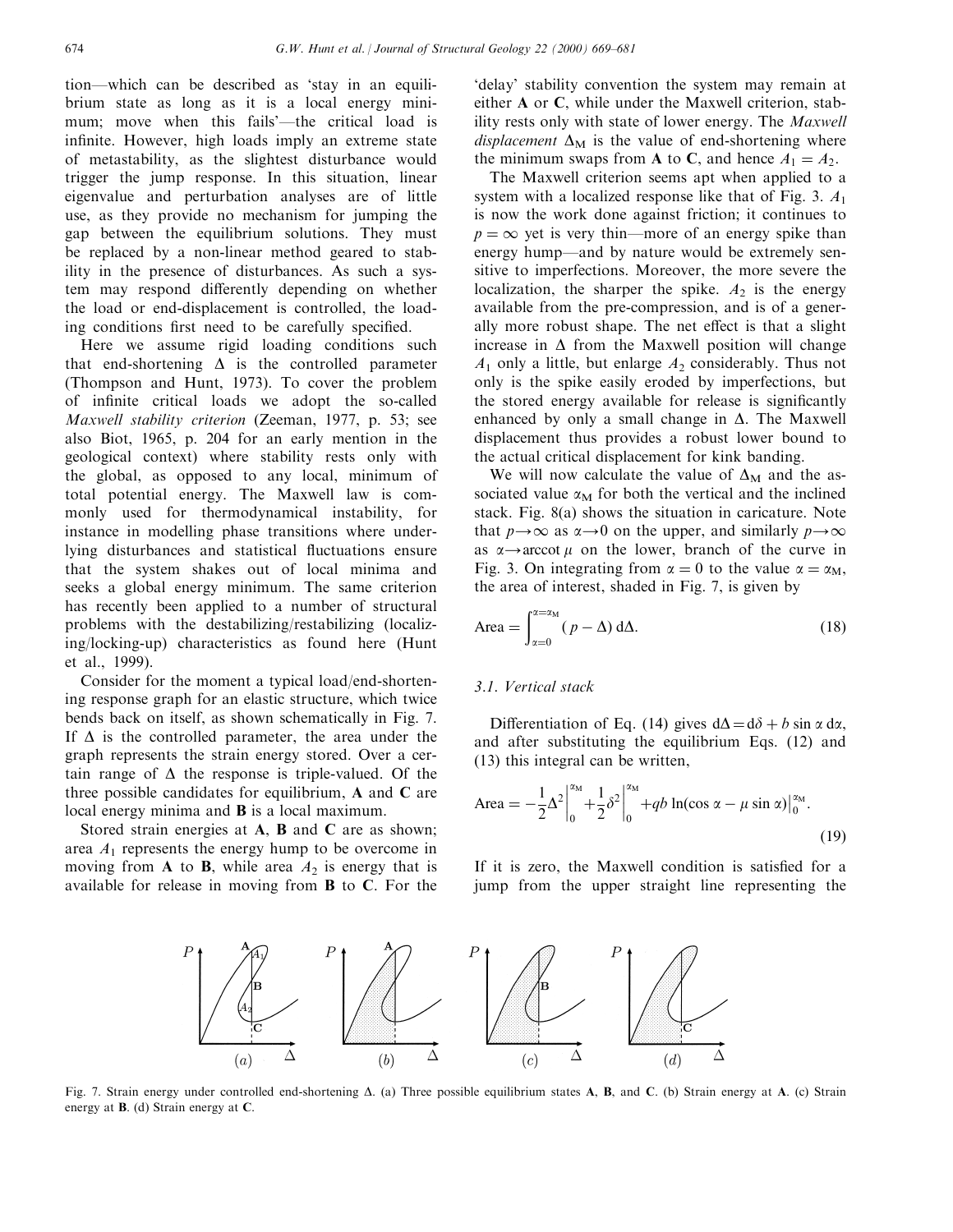undeflected state, to the lower branch of the curve. Substituting for  $\Delta$ ,  $\delta$ , and p in terms of  $\alpha$  then leaves the equation

$$
\ln(\cos \alpha_{\rm M} - \mu \sin \alpha_{\rm M})
$$
  
 
$$
- \frac{(1 - \cos \alpha_{\rm M})(\sin \alpha_{\rm M} + \mu \cos \alpha_{\rm M})}{\sin \alpha_{\rm M} (\cos \alpha_{\rm M} - \mu \sin \alpha_{\rm M})}
$$
  

$$
= \frac{b}{2q} (1 - \cos \alpha_{\rm M})^2,
$$
 (20)

from which the particular Maxwell displacement  $\Delta_M$ can be found, where energy levels in pre-buckled ( $\alpha$  = 0) and post-buckled ( $\alpha = \alpha_M$ ) states match. Fig. 8 shows the values of  $\Delta_M$  for two different values of q.

#### 3.2. Inclined stack

Similarly, for the inclined stack, Eq. (18) can be written as

$$
\text{Area} = -\frac{1}{2}\Delta^2 \Big|_0^{\alpha_\text{M}} + \frac{1}{2}\delta^2 \Big|_0^{\alpha_\text{M}} + qb \Bigg[ \int_0^{\alpha_\text{M}} \frac{\mu \sec^2(\alpha/2) \, \text{d}\alpha}{2(1 - \mu \tan \alpha)} + (1 - \cos \alpha) \Big|_0^{\alpha_\text{M}} \Bigg] \tag{21}
$$

and substituting for  $\delta$ ,  $\Delta$ , and p, gives the following equation at the Maxwell displacement ( $\alpha = \alpha_M$ ):

$$
\int_0^{\alpha_M} \frac{\mu \sec^2(\alpha/2) \, \mathrm{d}\alpha}{2(1 - \mu \tan \alpha)} - \frac{1 - \cos \alpha_M}{\sin \alpha_M (1 + \cos \alpha_M)(1 - \mu \tan \alpha_M)} = \frac{b}{2q} (1 - \cos \alpha_M)^2,
$$
\n(22)

with Fig. 8(c) showing  $\Delta_M$  for two different values of  $q$ .

#### 4. Impact of imperfections

In reality, the infinite critical load of the perfect system is not expected to survive the introduction of misalignments or other small imperfections. As we see below the infinite spike is lost, and we witness the appearance of a `peak load' at which the unbuckled state loses local stability. The level of this peak load depends strongly on the magnitude of the imperfections. As a result, a large body of research has developed into the impact of imperfections on the peak load. (For an overview in the field of fibre-reinforced composites, see Fleck, 1997.)

Part of our interest in the Maxwell criterion is motivated by the fact that the critical displacement given by this criterion, and the corresponding load at this displacement, are much less sensitive to the size of the imperfections than is the peak load. In the example that we study below this becomes clear.

#### 4.1. Initial misalignment

As an example of an imperfection we commence loading at a small initial misalignment, i.e. we start



Fig. 8. Equilibrium solutions on a plot of load p against total end-shortening  $\Delta$ . Thin vertical lines mark positions of the Maxwell displacement  $\Delta_M$ .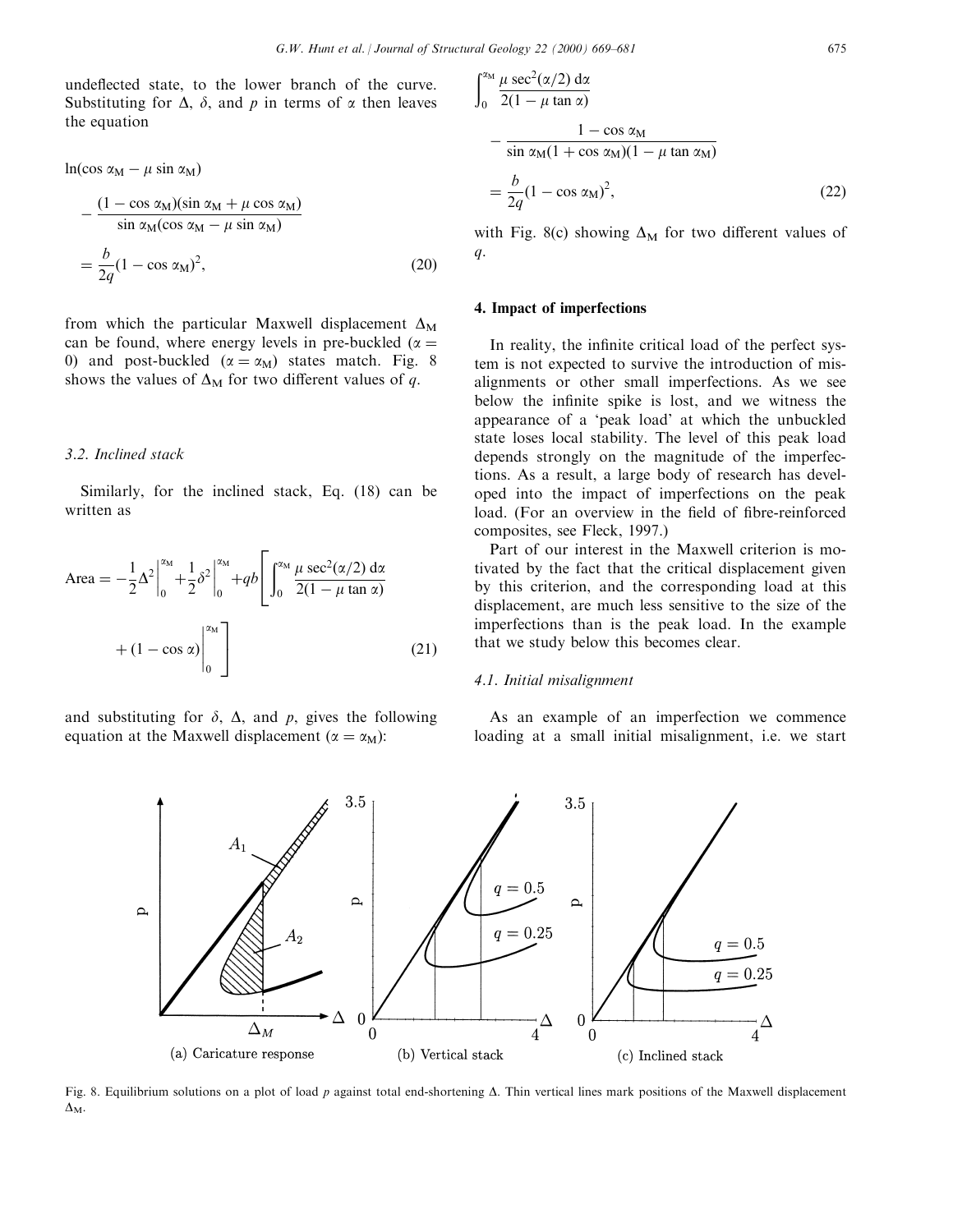

Fig. 9. Variations of peak load and Maxwell displacement with initial misalignments. Here  $\mu = 0.57$  and  $q = 0.5$ .

with  $\alpha = \alpha_0 > 0$ . Instead of rounding off the gap between the paths, as would be expected for more general forms of imperfection (see for example Golubitsky and Schaeffer, 1984), in this case it acts merely to shift horizontally the unbuckled path, such that it then intersects the curve of the buckled path. Fig. 9 shows the load-deflection diagram for three different nonzero values of  $\alpha_0$ . Observe the wide variation in the peak load with different values of  $\alpha_0$ , and the corresponding narrow variation of Maxwell displacement  $\Delta_M$ , and associated load  $p_M$ , as shown in Table 1. We conclude that the imperfection removes only a small amount of energy from the total energy hump that needs to be overcome by outside disturbances.

#### 5. Comments on the modelling

From a model as simplified as the one above one should not necessarily expect realistic quantitative results. It is constructed with two purposes in mind:

- 1. To demonstrate the application of the Maxwell criterion to imperfection-sensitive snap-back phenomena such as kink banding;
- 2. To help select the most significant modelling characteristics of the kink-band phenomenon from amongst all possible competing alternatives.

| Table 1                                                                 |  |  |  |
|-------------------------------------------------------------------------|--|--|--|
| Comparison of imperfect peak loads $p_{peak}$ against Maxwell displace- |  |  |  |
| ments $\Delta_M$ and corresponding loads $p_M$                          |  |  |  |

| $\alpha_0$   | $p_{\rm peak}$ | $\Delta_{\rm M}$ | $p_M$ |
|--------------|----------------|------------------|-------|
| $\mathbf{0}$ | $\infty$       | 1.726            | 1.726 |
| 0.05         | 3.437          | 1.637            | 1.625 |
| 0.1          | 2.018          | 1.570            | 1.520 |
| 0.2          | 1.319          | 1.499            | 1.300 |

#### 5.1. The Maxwell criterion

The Maxwell criterion is normally applied where load rather than displacement is the controlled parameter, although Budiansky et al. (1998) used it in the related context of the broadening of kink bands. When displacement is controlled and disturbances are rifefolding of geological strata being an excellent example—the Maxwell criterion should provide a realistic and robust lower bound on the actual end-shortening displacement at the first instability. It is however necessary to draw a distinction between the roles of external disturbance and inherent imperfections. While imperfections are local destabilizing factors, in the elastic setting of the pre-compression external disturbances are more likely to appear on the scale of the overall structural dimension. Their effect might therefore be expected to depend on sample length. Adding the fact that long samples have more severe snap-back characteristics than short ones, we can speculate that Maxwell predictions would be most successful when structures are long and failures are local.

To illustrate this, let us assess the strength of a layered structure as studied in this paper. For the moment we assume that we know the structure in detail, including any initial misalignments, but that it is exposed to unknown external disturbances. Suppose it moves, under controlled shortening, along the unbuckled path, until a buckle is triggered. It is reasonable that the peak load is an upper bound of the strength, since disturbances will cause the system to buckle before the peak load is reached. Conversely, the Maxwell load is a reasonable lower bound for the strength, since below this value, a positive energy input from the disturbance is necessary to bring the system to the deflected state.

Moving to a more realistic setting where the magnitude of the misalignment is not known, when peak and Maxwell loads are compared for different misalignments, we observe that the variation is much larger in the former. The Maxwell load should thus provide a more robust starting point for estimations of strength than the peak load.

# 5.2. The relative importance of assumptions for kink banding

The model discussed here contains three basic ingredients: the inline springs, friction between the layers, and the external forces  $p$  and  $q$ . We have left out (other) elastic, viscous, and plastic properties, the influence of pore fluid, and many other factors. In addition we assume a highly simplified, although non-linear, geometry that, if interpreted strictly, implies that hinge lines migrate. All these assumptions are clearly incor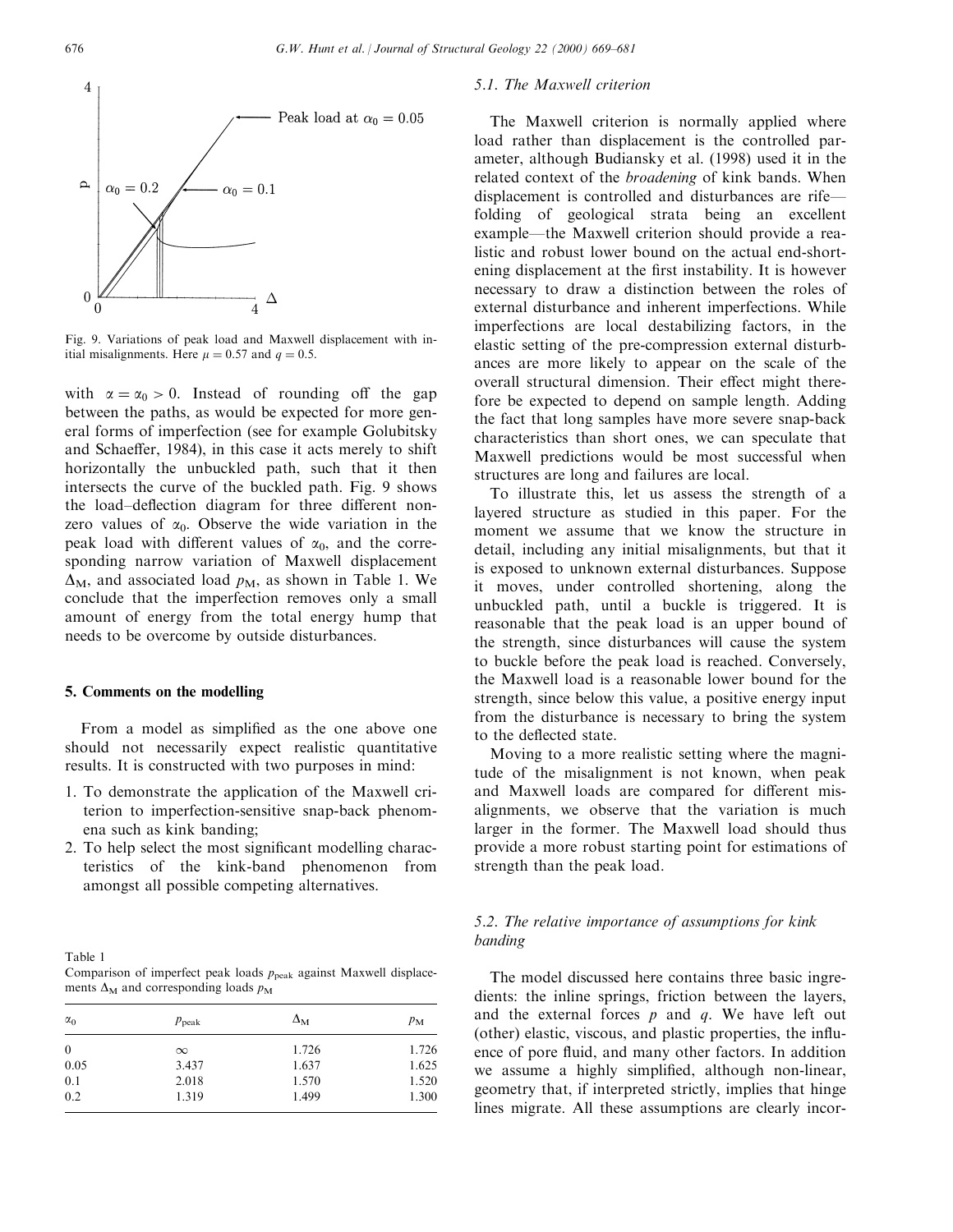rect for actual materials, but they allow us to make one clear statement, which is subsequently discussed:

The essence of kink-band formation is captured by layer-parallel stiffness, interlayer friction, and overburden pressure.

1. Layer-parallel stiffness. Both experimental and numerical evidence indicates that the formation of kink bands is a jump phenomenon, in which previously stored energy is released. The layer-parallel stiffness provides this storage.

2. Interlayer friction. As the layers rotate, the lever arm of the moment associated with  $p$  increases. For the folds to lock up, a counteracting force is necessary. Friction fulfils this necessity; there is—reasonably only one alternative in this role, in the form of a deflection-dependent overburden pressure  $q$ . However, in the presence of  $q$  we would still expect friction to dominate the lock-up state and so it is sensible, at least initially, to involve only the latter.

3. Overburden pressure. The pressure  $q$  does however play an important background role. First, a strong overburden pressure in relation to the bending energy of the layers yields folds with straight limbs and tight hinges (see the Appendix). Without overburden pressure, folds would tend to loosen and become rounded, creating voids between the layers. Also, any work done during hinge migration will be small by comparison. Secondly, the overburden pressure acts as a measure for  $p$ , in the sense that in Eq. (17)  $p$  appears in the combination  $p/q$ . For the behaviour of the stack—as opposed to the inline springs—it is therefore not the magnitude of  $p$  that is important, but its value relative to q.

While we have shown that the combination of these three elements provides a convincing structure, one might still wonder whether adding on additional elements or assumptions, or relaxing some of the present hypotheses, would in some way improve the model—suggestions are discussed below.

1. Bending energy and plastic hinges. Although the tight-hinge geometry is based on the assumption that the bending energy is dwarfed by the overburden pressure, one might still imagine adding a bending energy (either of elastic or of plastic type) to the potential  $V$  in Eqs. (9) or (16). To take the inclined stack model as an example, if we add to V the term  $K\alpha^2/2$  for an elastic hinge-this leads to the equilibrium equation

$$
\frac{p}{q} = 1 + \frac{\mu}{\sin \alpha (1 + \cos \alpha)(1 - \mu \tan \alpha)} + \frac{K}{bt} \frac{\alpha}{\sin \alpha}.
$$
 (23)

Although the numerical value of  $p$  is slightly altered by this addition, the main characteristic of the equili-

brium curve—p becomes large as  $\alpha \rightarrow 0$  and as  $\alpha \rightarrow$  arccot  $\mu$ —remains completely unaltered. Consequently the adding of such a term has only a numerical influence on the model, without changing its character. It may however play an important role in determining the value of b.

The same is true for an additional term of the form  $K\alpha$ , representing the pseudo-energy associated with a plastic hinge. This results in the equilibrium equation

$$
\frac{p}{q} = 1 + \frac{\mu}{\sin \alpha (1 + \cos \alpha)(1 - \mu \tan \alpha)} + \frac{K}{bt \sin \alpha}.
$$
 (24)

The new term is now singular at  $\alpha = 0$ , but again the overall character of the equilibrium curves has not changed.

2. Embedding energy. In a similar vein, elastic or plastic embedding energy could be introduced as an alternative to overburden pressure. Whereas the constant pressure of a plastic foundation could be seen as similar in nature to  $q$ , the elastic setting would generate terms of a different kind. Questions of whether Winkler (Kerr, 1964) or other foundation assumptions would be appropriate are also relevant, but are left unaddressed at this stage.

3. Hinge migration. In folded geological structures tight hinges can develop secondary deformation structures (e.g. tension gashes in the outer arc). If hinges slowly migrate before reaching their final position, one would expect to find these secondary structures not only in the final position but also along the migration path. The lack of such features in observed strata is sometimes mentioned as an objection to hinge migration.

For the model considered in this paper the paradoxical situation arises that, although in the derivation of the model the hinges migrate over substantial distances, in fact they never actually do. This is related to the concept of the Maxwell criterion, and is illustrated in Fig. 8(a). The thick line and the thin line together represent all equilibrium configurations on the basis of which the Maxwell displacement  $\Delta_M$  is determined. In an actual system, we expect that under controlled endshortening  $\Delta$  the system follows the thick line. For instance, starting from zero displacement, we move up the straight line; at the Maxwell displacement the system jumps to the point on the thick curve below and continues up this curve. In this jump, which in practice happens very quickly, the configuration changes from no buckling  $(\alpha = \beta = 0)$ , to  $\alpha = \alpha_M$ , with  $\beta = \beta_M = \alpha_M/2$ , implying that, in fact, conceptual hinge migration happens in a jump—instantly at the Maxwell value.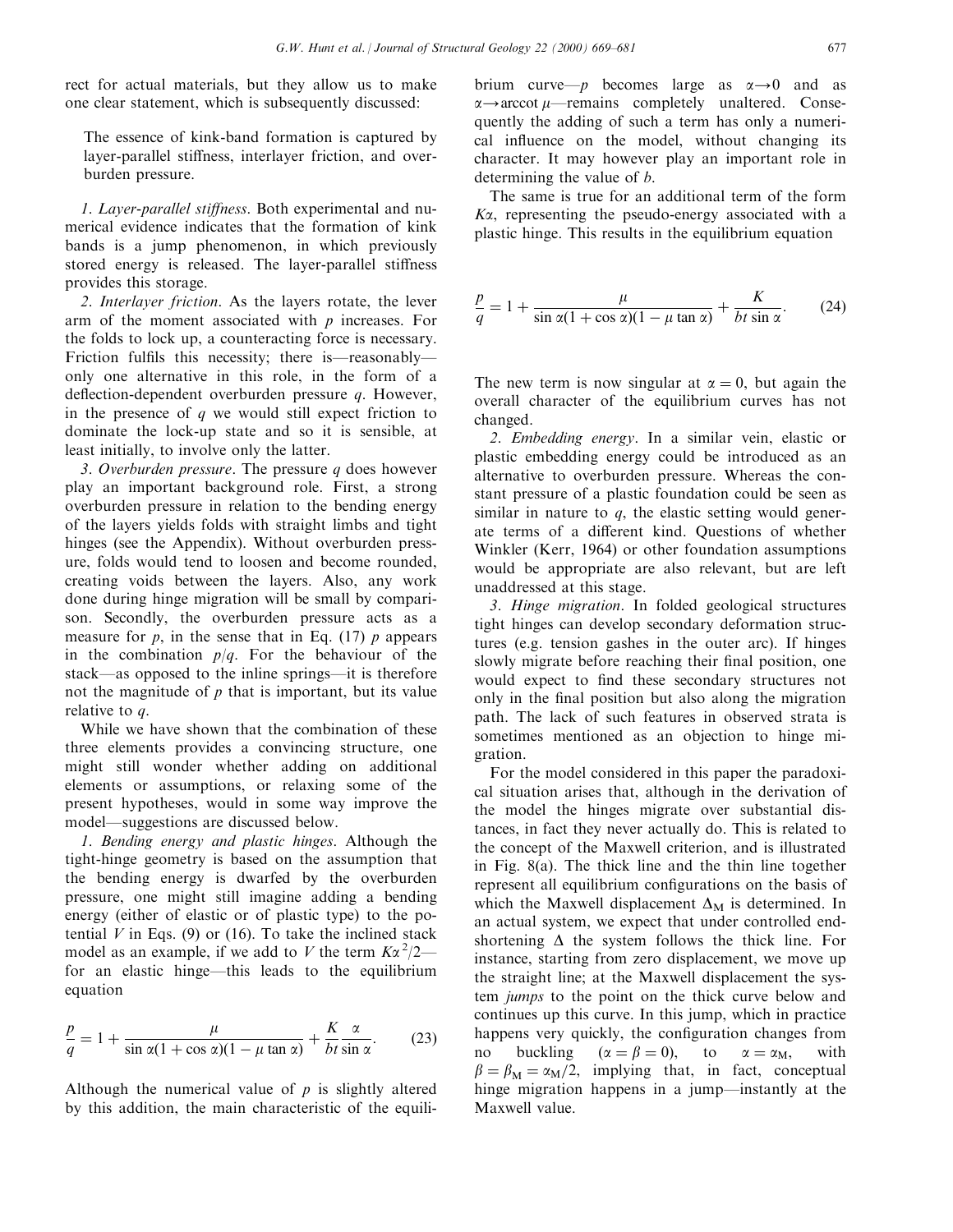# 6. Conclusions

The phenomenon of kink banding is seen in many physical systems. In this paper we present a model for stratified geological systems, based on pseudo-energy, accounting for the interlayer friction and the presence of overburden pressure. The pseudo-energy approach mimics a conservative system, which conveniently allows the implementation of the Maxwell stability criterion. This gives insight into the structural behaviour and in its potential to gain quantitative information; in the perfect case the physical model exhibits an infinite critical load, but the Maxwell criterion gives a finite value for the system to jump from an unbuckled to buckled shape at equal energies.

Initial imperfections introduce a finite peak load and reflect an upper bound on the behaviour. Applying the Maxwell criterion to the imperfect model gives a lower bound to the load at which the system loses stability. This lower bound seems to be much less sensitive to the magnitude of the initial imperfection than the peak load. The modelling has been done in a modular way so that, as far as possible, extra effects can be added later. Work is now proceeding to obtain quantitative results in of the kink-banding phenomenon in the laboratory. Preliminary comparisons of Maxwell load levels at the point of instability and kink-band width between experiment and a refined model are encouraging.

#### Acknowledgements

This work was inspired during a field trip to Cornwall involving geologist, engineers and mathematicians. We would like to acknowledge the following, without whom it would never have taken place. Bruce Hobbs and Alison Ord, Division of Exploration and Mining, CSIRO Perth, Australia, for their introduction to the problem and geological insight, Steve Henley of Resources Computing International Limited in Matlock, UK, for organizing a significant interdisciplinary experience, Ray Lawther, School of Civil Engineering, University of New South Wales, for his help during the modelling process. The work was supported by the EPSRC, through grant GR/L17177 of the Applied Nonlinear Mathematics Initiative.

# Appendix. Straight limbs, sharp hinges

An important aspect of the modelling of the preceding sections is the assumption that layers fold in isolated hinges, separated by straight limbs. This is not obvious from the properties of elastic materials, since elastic deformation tends to spread rather than con-



Fig. A1. Sharp-angle, straight-limb folds create fewer voids than rounded folds.

centrate. The straight-limb, sharp-corner assumption therefore needs justification.

Fold creation in rocks occurs at high confining pressure. Similarly experiments with analogue materials show that a relatively high confining pressure is necessary for the appearance of kink bands. This con fining pressure apparently forces the elastic layers to concentrate the deformation into sharp hinges. For a given hinge angle the hinge region has a finite size

$$
S_{\rm h} = \sigma_{\rm h} \sqrt{EI/PH},\tag{A1}
$$

where  $\sigma_h$  is a constant that only depends on the hinge angle and is independent of all material parameters. Eq.  $(A1)$  shows that when the thickness H and the elastic properties EI of the layers are kept constant, the hinge size is a decreasing function of the overburden pressure P. For high overburden pressures we therefore expect to see the hinges localized into sharp corners, connected by straight limbs.

Fig. A1 shows that if a stack of incompressible layers is to fold into a similar fold, then by simple geometry voids are created at the hinges. These voids are costly, in an energy sense, since they represent work done against the overburden pressure. The amount of void created is very sensitive to the form of the fold, as is shown by Fig. A1. Sinusoidal folds create a large amount of void between the layers, while chevron folds are much less costly. This simple, geometric argument shows how a high overburden pressure, which determines the `unit cost' of void space, can force the



Fig. A2. Two layers in a structure folded into a hinge. The centrelines are indicated by dashed lines.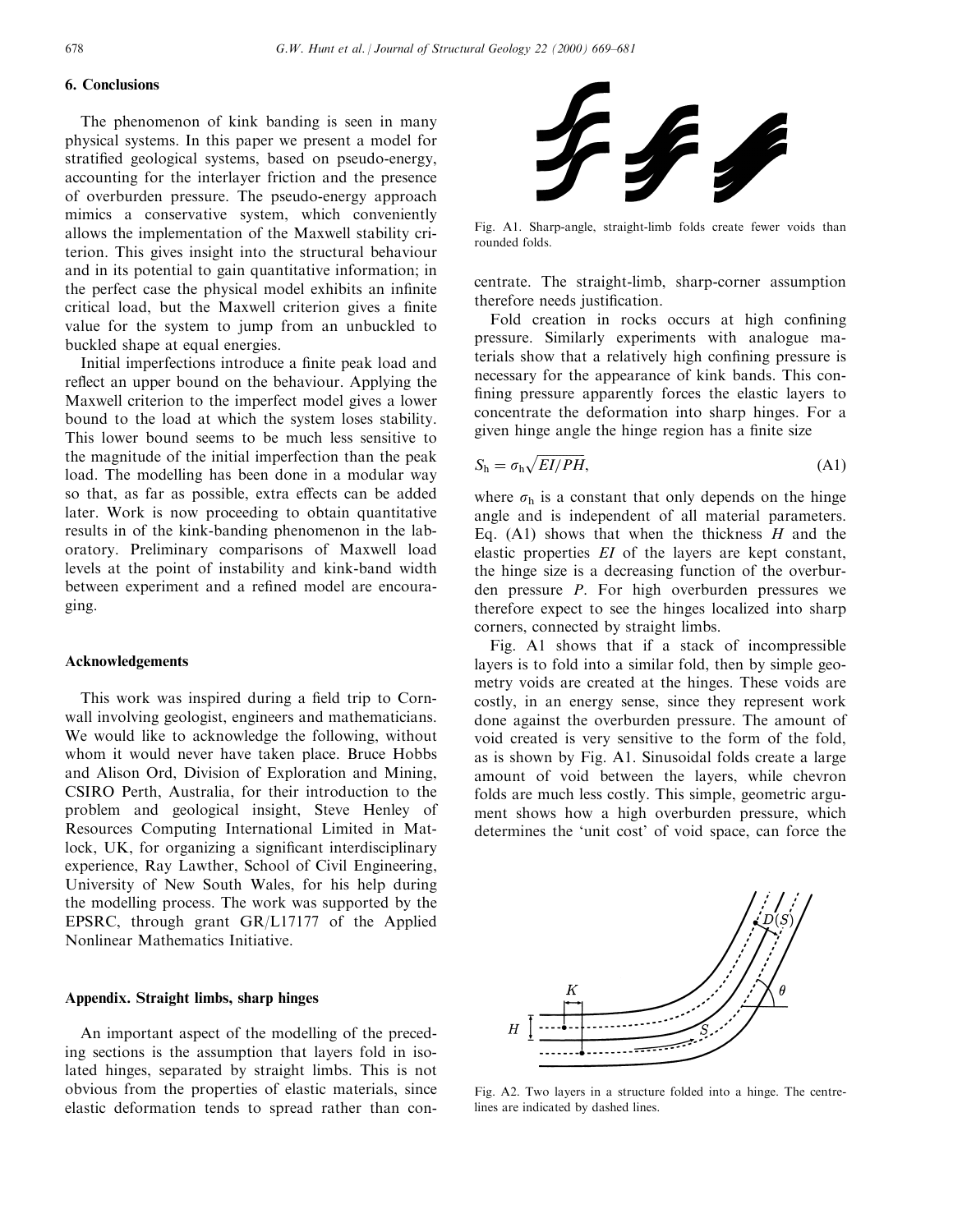layers away from the smooth sinusoid folds into sharp-cornered chevron-type patterns.

The model we derive here is inspired by this observation. Consider a structure consisting of identical thin elastic layers, deformed into a single hinge as in Fig. A2. We suppose that the centrelines of the layers are identical copies of each other, each translated by  $(K, -H)$  with respect to the layer above, creating a similar-fold hinge. Choosing S as the arclength coordinate, we represent the centreline by the angle  $\theta = \theta(S)$ with the horizontal.

If the layers are long with respect to the hinge zone the fold can be modelled by unbounded layers, with  $\theta \rightarrow 0$  as  $S \rightarrow -\infty$  and  $S \rightarrow \theta_{\infty}$  as  $S \rightarrow \infty$ . We also suppose that for large  $|S|$  the centrelines are separated by their 'natural' distance  $H$ ; this implies that  $\theta_{\infty}=2 \arctan(K/H)$ , so that the choice of the hinge angle fixes the value of  $K$  and vice versa. (Note that capitals indicate dimensional quantities and lower case indicate their dimensionless equivalents.)

We characterize the optimal configuration as the minimizer of an appropriate energy. With this argument in mind the two elements that we believe to be important are the bending energy of the individual layers and the penalization of voids owing to the overburden pressure. The bending energy can be modelled by

$$
\frac{EI}{2} \int_{-\infty}^{\infty} \theta'(S)^2 \, dS; \tag{A2}
$$

for the penalization of voids we need to make some approximations.

Let  $D(S)$  be the distance between the centreline of the layer at the point  $S$  and the layer below it (Fig. A2). Writing  $(X(S), Y(S))$  for the coordinates of the centreline at S, the distance can be characterized as

$$
D(S)^{2} = \min_{T \in \mathbb{R}} |(X(S), Y(S)) - (X(T) + K, Y(T) - H)|^{2}.
$$
\n(A3)

At the value of  $T$  where this minimum is attained, we have

$$
(X(S) - X(T) - K, Y(S) - Y(T) + H)
$$
  
\n
$$
\cdot \frac{d}{dT}(X(T), Y(T)) = 0.
$$
\n(A4)

Using  $X'(T) = \cos \theta(T)$ ,  $Y(T) = \sin \theta(T)$ , this implies

$$
(X(S) - X(T) - K)\cos\theta(T) + (Y(S) - Y(T)
$$
  
+ H)\sin\theta(T) = 0. (A5)

Next we make the assumption that  $\theta$  varies gradually along the layer, so that  $X(S) - X(T) \approx (S - T) \cos \theta(T)$ and  $Y(S) - Y(T) \approx (S - T) \sin \theta(T)$ . Then Eq. (A2) becomes

$$
(S - T) - K \cos \theta(T) + H \sin \theta(T) \approx 0. \tag{A6}
$$

We can then write

$$
D(S)^{2} = (X(S) - X(T) - K)^{2} + (Y(S) - Y(T) + H)^{2}
$$
  
\n
$$
\approx (X(S) - X(T) - K)(S - T)\cos \theta(T)
$$
  
\n
$$
+ (Y(S) - Y(T) + H)(S - T)\sin \theta(T)
$$
  
\n
$$
- K(X(S) - X(T) - K) + H(Y(S) - Y(T) + H)
$$
  
\n
$$
\approx 0 - K((S - T)\cos \theta(T) - K)
$$
  
\n
$$
+ H((S - T)\sin \theta(T) + H)
$$
  
\n
$$
\approx K^{2}(-\cos^{2} \theta(T) + 1)
$$
  
\n
$$
+ H^{2}(-\sin^{2} \theta(T) + 1)
$$
  
\n
$$
+ 2KH \sin \theta(T)\cos \theta(T)
$$
  
\n
$$
= (K \sin \theta(T) + H \cos \theta(T))^{2}.
$$
 (A7)

Since  $\theta$  does not vary rapidly along the layer,  $\theta(S) \approx \theta(T)$ , and we obtain

$$
D(S) \approx |K \sin \theta(S) + H \cos \theta(S)|. \tag{A8}
$$

For the solutions that we obtain,  $K \sin \theta(S)$  +  $H \cos \theta(S)$  is positive, and the absolute value signs are therefore dropped.

We penalize the creation of voids by the energy

$$
P\int_{-\infty}^{\infty} (D(S) - H)_+ dS
$$
  
= 
$$
P\int_{-\infty}^{\infty} (K \sin \theta(S) + H \cos \theta(S) - H)_+ dS.
$$
 (A9)

Here P is the overburden pressure, and  $x_+$  =  $max(x, 0)$ . This expression represents the work done into the overburden pressure by the creation of voids between the layers. The optimal configuration is found by minimizing the potential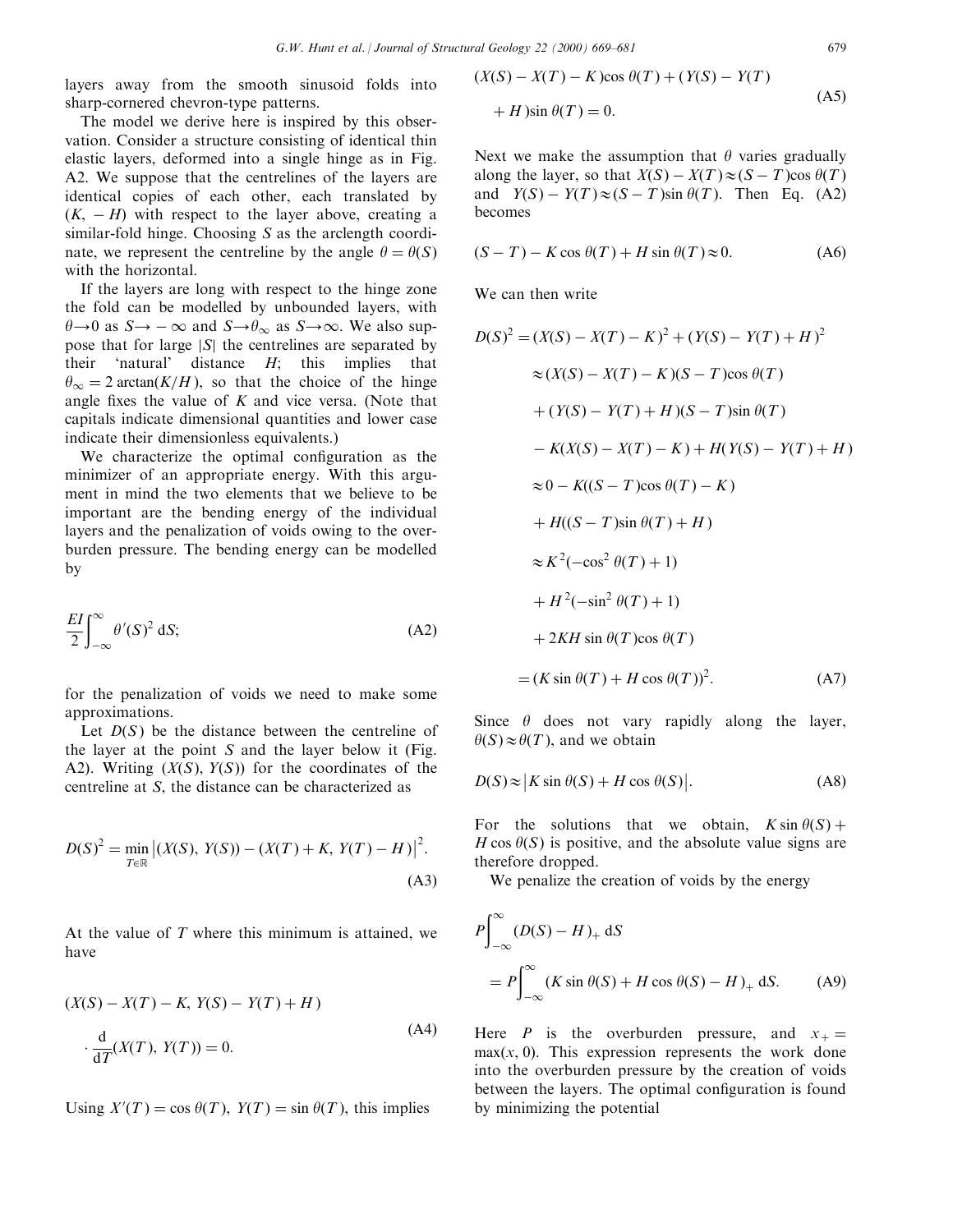

Fig. A3. Numerical calculations of the hinge profile. (a) Shows the value of  $\theta$ , the layer angle, as a function of  $\sigma$ , the non-dimensionalized arc length. (b) Shows the length of the hinge zone as a function of  $k$ .

$$
J = \frac{EI}{2} \int_{-\infty}^{\infty} \theta'(S)^2 dS + P \int_{-\infty}^{\infty} (K \sin \theta(S)
$$
  
+  $H \cos \theta(S) - H)_+$  dS (A10)

over all profiles  $\theta$  that tend to 0 at  $-\infty$  and to  $\theta_{\infty}$  at  $+\infty$ . Before calculating this minimizer we non-dimensionalize S and K by H, i.e. we write  $S = Hs$ ,  $K = Hk$ , and obtain

$$
J = \frac{EI}{2H} \int_{-\infty}^{\infty} \theta'(s)^2 ds + PH^2 \int_{-\infty}^{\infty} (k \sin \theta(s)
$$
  
+ cos  $\theta(s)$  – 1)<sub>+</sub> ds  
=  $\frac{EI}{H} \left\{ \frac{1}{2} \int_{-\infty}^{\infty} \theta'(s)^2 ds + \frac{PH^3}{EI} \int_{-\infty}^{\infty} (k \sin \theta(s)$   
+ cos  $\theta(s)$  – 1)<sub>+</sub> ds  
 (A11)

We define the non-dimensional parameter  $\lambda^2 =$  $PH^3/EL.$ 

A minimizer  $\theta$  of J satisfies the Euler equation

$$
-\theta'' + \lambda^2 (k \cos \theta - \sin \theta) \mathcal{H}(k \sin \theta + \cos \theta - 1) = 0,
$$
\n(A12)

where  $\mathcal{H}$  is the Heaviside function

$$
\mathcal{H}(x) = \begin{cases} 1 & \text{if } x > 0 \\ 0 & \text{if } x \le 0 \end{cases}.
$$
 (A13)

The parameter  $\lambda$  can be scaled out of this equation by setting  $\sigma = \lambda s$ , so that

$$
-\frac{d^2\theta}{d\sigma^2} + (k\cos\theta - \sin\theta)\mathcal{H}(k\sin\theta + \cos\theta - 1) = 0.
$$
\n(A14)

The most important result of this modelling can be obtained without solving this equation. The fact that Eq. (A14) is independent of all material parameters implies that for all choices of these parameters the solutions are the same up to a scaling. In terms of  $\sigma$ , the length of the hinge region is fixed (say  $\sigma_{h}$ ); therefore the hinge length of a hinge in laboratory variables is  $S_h = Hs_h = \sigma_h H/\lambda$ . This equation contains the main statement of this section: at constant layer thickness the length of the hinge section is proportional to the ratio  $\lambda^{-1} = \sqrt{\frac{EI}{PH^3}}$  of bending stiffness and overburden pressure. For instance, doubling the overburden pressure decreases the length of the hinge by a factor  $\sqrt{2}$ .

It is, however, possible to solve this equation, at least in a partially explicit way. Writing  $F(\theta) =$  $(k \sin \theta + \cos \theta - 1)_+$  and  $f(\theta) = F'(\theta) = (k \cos \theta - 1)_+$  $\sin \theta$ )  $\mathscr{H}$  (k sin  $\theta$  + cos  $\theta$  - 1), we can multiply Eq. (A14) by  $\theta'$  and integrate to obtain

$$
-\frac{1}{2}\left(\frac{d\theta}{d\sigma}\right)^2 + F(\theta) = c,\tag{A15}
$$

where c is an integration constant. Since  $\theta$ ,  $\theta' \rightarrow 0$  as  $\sigma \rightarrow -\infty$ , we have  $c = 0$ , and therefore

$$
\frac{\mathrm{d}\theta}{\mathrm{d}\sigma} = \sqrt{2F(\theta)}.\tag{A16}
$$

By inverting the roles of  $\theta$  and  $\sigma$  we can solve this equation in the form

$$
\sigma = \int_{\arctan k}^{\theta(\sigma)} \frac{\mathrm{d}t}{\sqrt{2F(t)}}.
$$
\n(A17)

Solution graphs are plotted in Fig.  $A3(a)$  for different values of  $k$ . This figure suggests that the length of the hinge zone— $\sigma_h$ —is independent of k to first approximation. Using the formula

$$
\sigma_{\rm h} = 2 \int_0^{\arctan k} \frac{\mathrm{d}t}{\sqrt{2F(t)}} \tag{A18}
$$

we plot  $\sigma_h$  as a function of k in Fig. A3. The fact that  $\sigma_{\rm h}$  appears to take the value  $\pi$  as  $k\rightarrow 0$  is no coinci